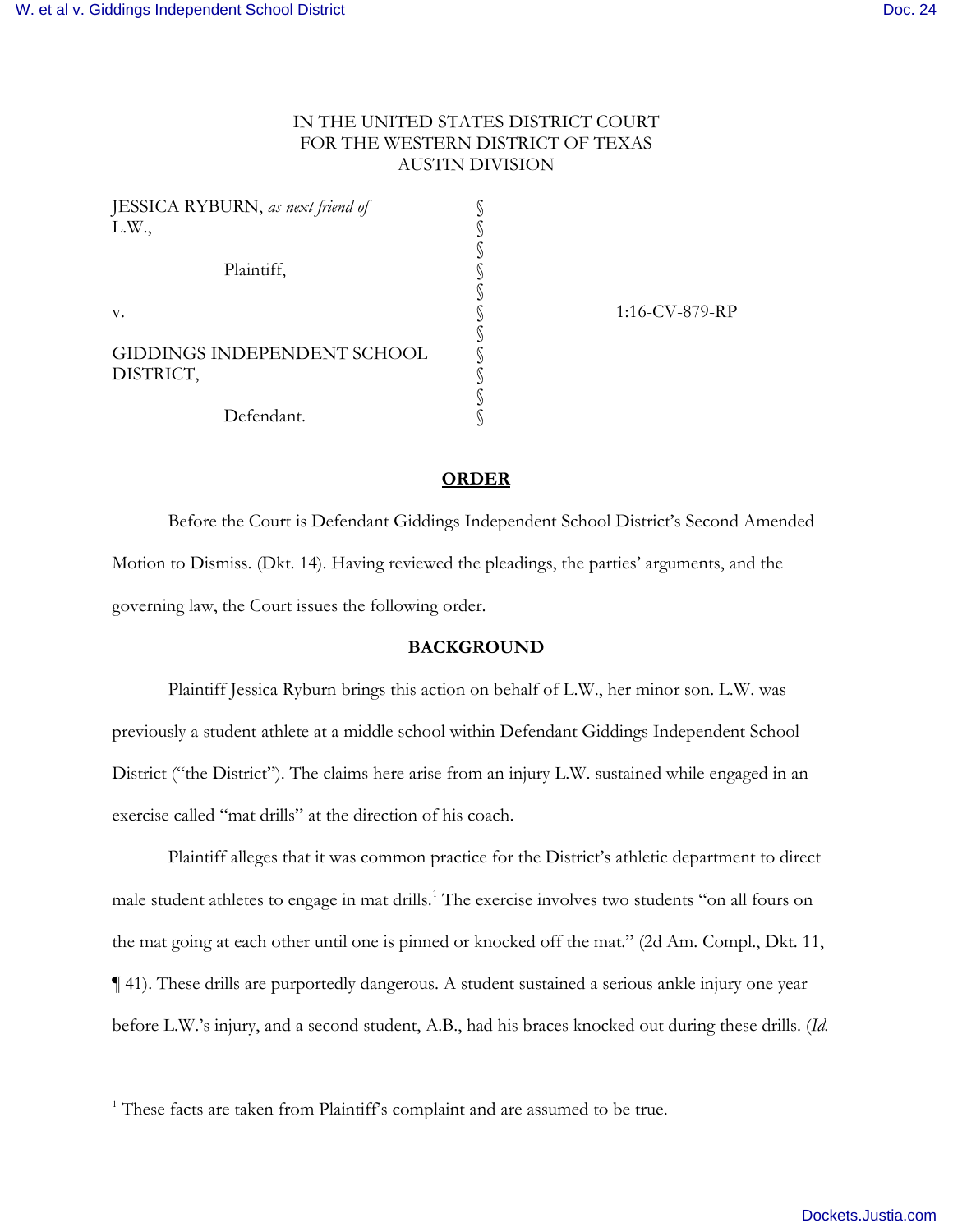¶ 45–46). A.B.'s mother approached the District's athletic director, Derek Fitzhenry, who ended the mat drills. However, the mat drills resumed once Fitzhenry left the district in 2014.

On April 11, 2014, Coach Strickland, a District employee, directed L.W. to engage in mat drills. (*Id.* ¶ 48). Two other coaches were present. (*Id.*). Shortly before L.W. began the drill, another boy hit his head very hard during the exercise and was dazed by the impact. (*Id.* ¶ 49). Plaintiff asserts that, to her knowledge, the boy did not receive a concussion assessment. (*Id.*). When it was L.W.'s turn, he was sitting on the mat on his knees when his opponent lunged forward, spearing L.W. in the chest with his head. (*Id.* ¶ 50). The force of the blow knocked L.W. back off his knees and his head slammed down on the tile floor beyond the edge of the mat. (*Id.* ¶ 51). The impact caused L.W. to lose consciousness, coming to only when another student slapped his face. (*Id.* ¶ 52). Regaining consciousness, L.W. told the coaches that his vision was spinning, yet the coaches did not assess him for a concussion but instead allowed L.W. to sit out the class period while the mat drills continued. (*Id.* ¶¶ 54–57).

After the gym class, another student helped L.W. get to the school nurse, who provided him an ice pack and an Advil before sending him to class without assessing him for a concussion. (*Id.*  ¶¶ 58–59). The nurse thereafter called Plaintiff at work to inform her about L.W.'s injury. (*Id.* ¶ 60). Plaintiff then directed L.W.'s grandmother to retrieve him from school and take him to the hospital. (*Id.* ¶ 62). After being assessed at the hospital, L.W. was diagnosed with a severe concussion and cerebral edema. (*Id.* ¶ 65). The brain injury has caused a host of other health problems: L.W. has experienced difficulty eating and sleeping, suffers from depression, anger, anxiety, post-traumatic stress disorder, and diminished cognitive capacity, among other problems. (*Id.* ¶ 71–91).

Plaintiff approached L.W.'s coach a week after his injuries. She reports that the coach dismissively told her L.W. "just got his bell rung real good," and falsely claimed that L.W. had not lost consciousness. (*Id.*  $\P$  67–68). This response was typical of the District's flippant attitude toward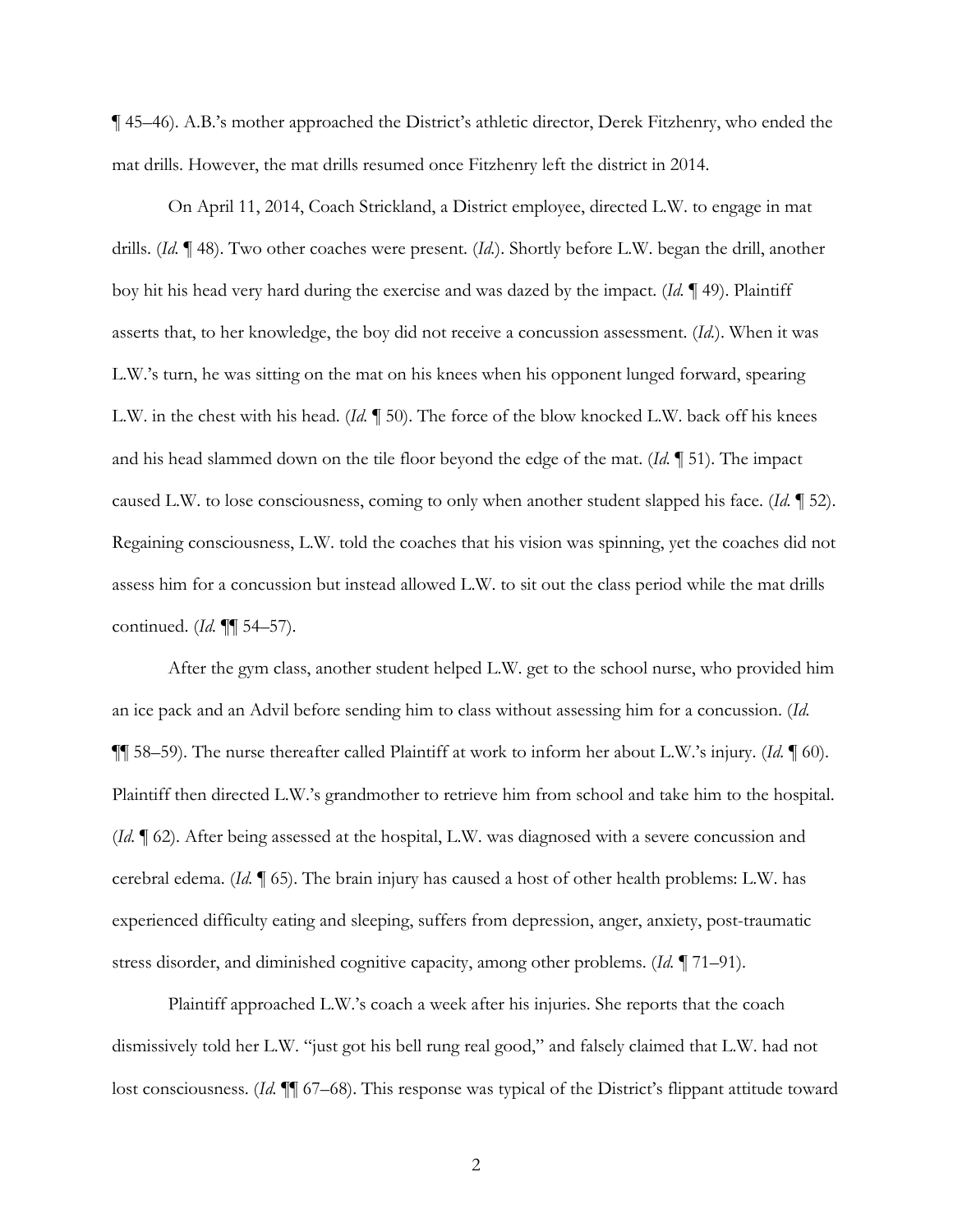sports-related injuries, according to Plaintiff. Although the District's Board of Trustees approved an Athletic Concussion Plan in 2011, that plan was not easily accessible to students or parents on the District's website or in the student or parent handbooks. (*Id.* ¶¶ 28–33). Additionally, the District's Athletic Guide for the 2015–2016 school year provided little information regarding the proper handling of sports injuries and no information specific to concussions. (*Id.* ¶¶ 34–35). The sparse available information is noteworthy, according to Plaintiff, in light of state statutes and agency directives that policies and procedures be in place to deal with concussions. (*See id.* ¶¶ 20–27).

The failure to adequately implement these requirements has purportedly led to injuries other than L.W.'s. Plaintiff alleges that another student within the District suffered three concussions over the course of three football games in 2014 and 2015. (*Id.* ¶ 37). In each instance, the student was encouraged to continue playing. (*Id.*). After one concussion in 2015, the student was allegedly teased and, despite being disoriented and confused, was allowed to drive home. (*Id.*¶¶ 38-39).

Plaintiff asserts causes of action under Title IX of the Education Amendments Act of 1972, 20 U.S.C. § 1681 *et seq.*, and 42 U.S.C § 1983. Plaintiff alleges that the District, through subjecting male students to inherently dangerous exercises, has deprived L.W. of an educational opportunity on the basis of his sex. Plaintiff further alleges that the District's failure to properly implement concussion policies or to train its employees to handle concussions has caused various violations of L.W.'s constitutional rights. More specifically, Plaintiff claims deprivations of L.W.'s rights to bodily integrity, education, medical care, and equal protection.

### **LEGAL STANDARD**

When evaluating a motion to dismiss for failure to state a claim under Rule 12(b)(6) the complaint must be liberally construed in favor of the plaintiff and all facts pleaded therein must be taken as true. *Leatherman v. Tarrant Cty. Narcotics Intelligence & Coordination Unit*, 507 U.S. 163, 164 (1993); *Baker v. Putnal*, 75 F.3d 190, 196 (5th Cir. 1996). Although Federal Rule of Civil Procedure 8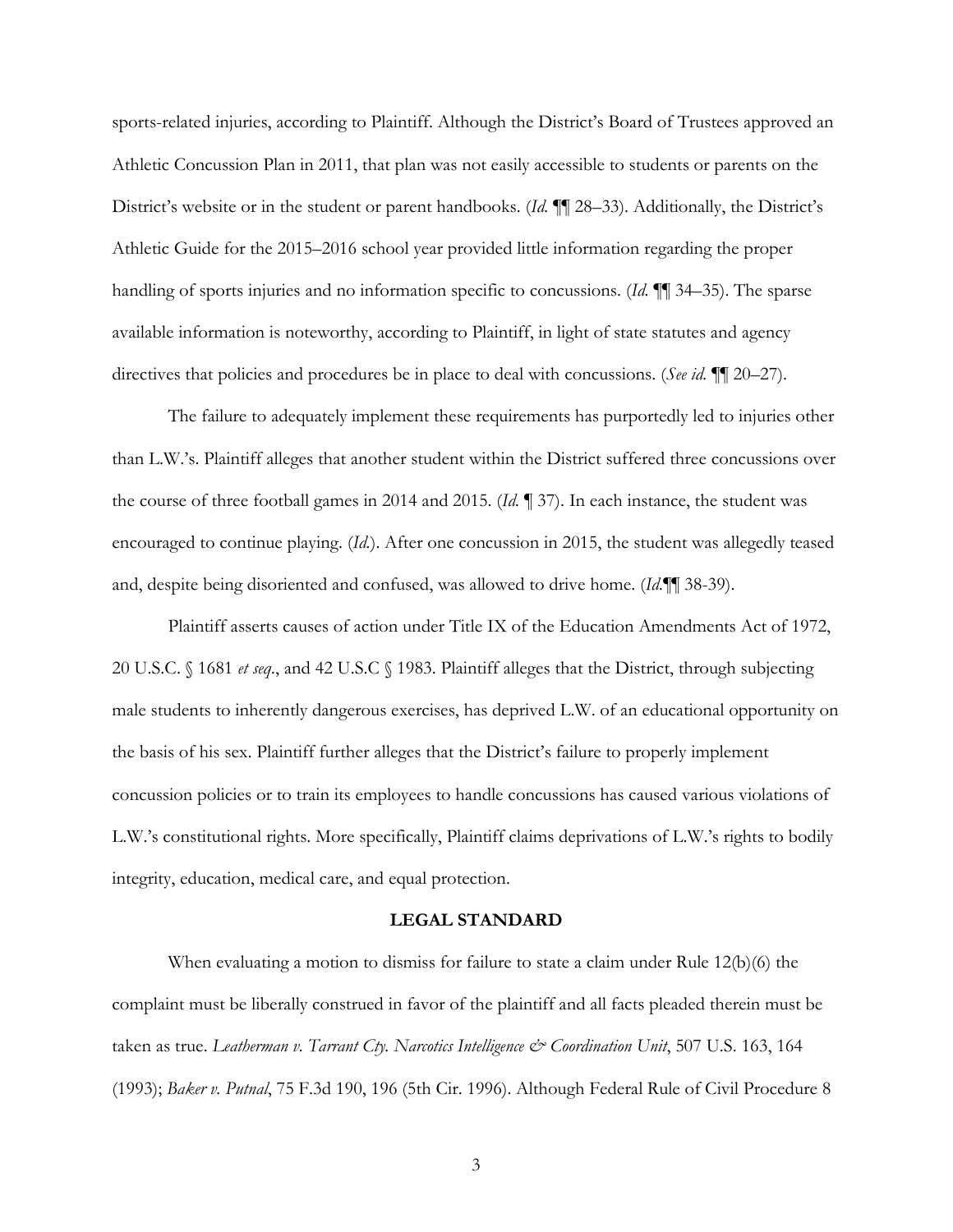mandates only that a pleading contain a "short and plain statement of the claim showing that the pleader is entitled to relief," this standard demands more than unadorned accusations, "labels and conclusions," "a formulaic recitation of the elements of a cause of action," or "naked assertion[s]" devoid of "further factual enhancement." *Bell Atl. Corp. v. Twombly*, 550 U.S. 544, 555 (2007). Rather, a complaint must contain sufficient factual matter, accepted as true, to state a claim to relief that is plausible on its face. *Id.* at 570. "A claim has facial plausibility when the plaintiff pleads factual content that allows the court to draw the reasonable inference that the defendant is liable for the misconduct alleged." *Ashcroft v. Iqbal*, 556 U.S. 662, 678 (2009).

 The court must initially identify pleadings that are no more than legal conclusions not entitled to the assumption of truth, then assume the veracity of well-pleaded factual allegations and determine whether those allegations plausibly give rise to an entitlement to relief. If not, the complaint has alleged—but it has not show[n]—that the pleader is entitled to relief. *Iqbal*, 556 U.S. at 679 (quoting Fed. R. Civ. P. 8(a)(2)). Throughout this process, the court "must consider the complaint in its entirety, as well as other sources courts ordinarily examine when ruling on Rule 12(b)(6) motions to dismiss, in particular, documents incorporated into the complaint by reference, and matters of which a court may take judicial notice." *Tellabs, Inc. v. Makor Issues & Rights, Ltd.*, 551 U.S. 308, 322 (2007).

#### **DISCUSSION**

 The Court first considers Plaintiff's Title IX claim before turning to the various constitutional claims.

# **1. Title IX**

Title IX states, in pertinent part, that "[n]o person in the United States shall, on the basis of sex, be excluded from participation in, be denied the benefits of, or be subjected to discrimination under any education program or activity receiving Federal financial assistance . . . ." 20 U.S.C.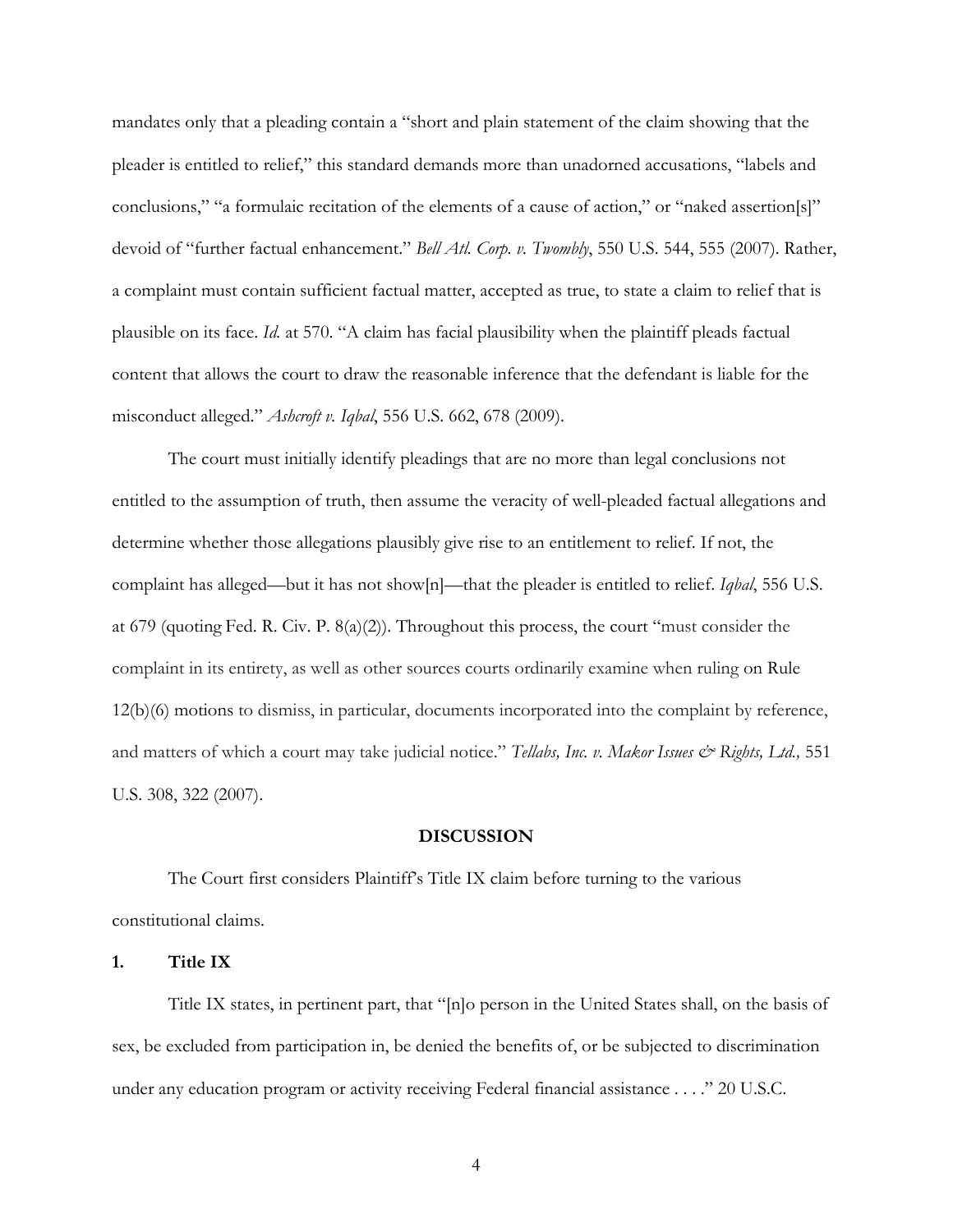§ 1681(a). Although the statute expressly recognizes only administrative enforcement of Title IX, the Supreme Court has held that Title IX is also enforceable through an implied private right of action. *See Cannon v. Univ. of Chicago*, 441 U.S. 677 (1979).

 Under Title IX, "a recipient of federal funds may be liable in damages only for its own misconduct." *Davis*, 526 U.S. at 640. To be liable, the recipient *itself* must ""exclude persons from participation in, . . . deny persons the benefits of, or . . . subject persons to discrimination under" its "programs or activities." *Id.* at 640–41 (alterations removed). Further, because Title IX was enacted pursuant to Congress' Spending Clause power, a recipient may be held liable in damages only when it *intentionally* engages in such misconduct. *Id.* at 641–42; *see Franklin*, 503 U.S. at 74–75 ("The point of not permitting monetary damages for an unintentional violation [of a Spending Clause statute] is that the receiving entity of federal funds lacks notice that it will be liable for a monetary award . . . [t]his notice problem does not arise in a case . . . in which intentional discrimination is alleged."). Thus, a school district may be held liable only when it has "actual notice" of a violation of and is deliberately indifferent to discrimination. *Gebser*, 524 U.S. at 290.

The primary differential treatment alleged to be actionable in this case appears to be the use of mat drills among male athletes within the District, which, to Plaintiff's knowledge, female athletes were not required to perform. The Court does not find that this allegation supports an inference of impermissible discrimination under Title IX. That statute and its attendant regulations require "equal accommodation" in athletic opportunities, but nothing in Title IX requires the available opportunities to be identical. It has accordingly been held that a school's disparate provision of athletic opportunities might nonetheless be justifiable under the statute if the available opportunities effectively accommodate the current interests and abilities of the underrepresented sex. *See, e.g.*, *Cohen v. Brown Univ.*, 991 F.2d 888, 897 (1st Cir. 1993) ("[I]f a school has a student body in which one sex is demonstrably less interested in athletics, Title IX does not require that the school create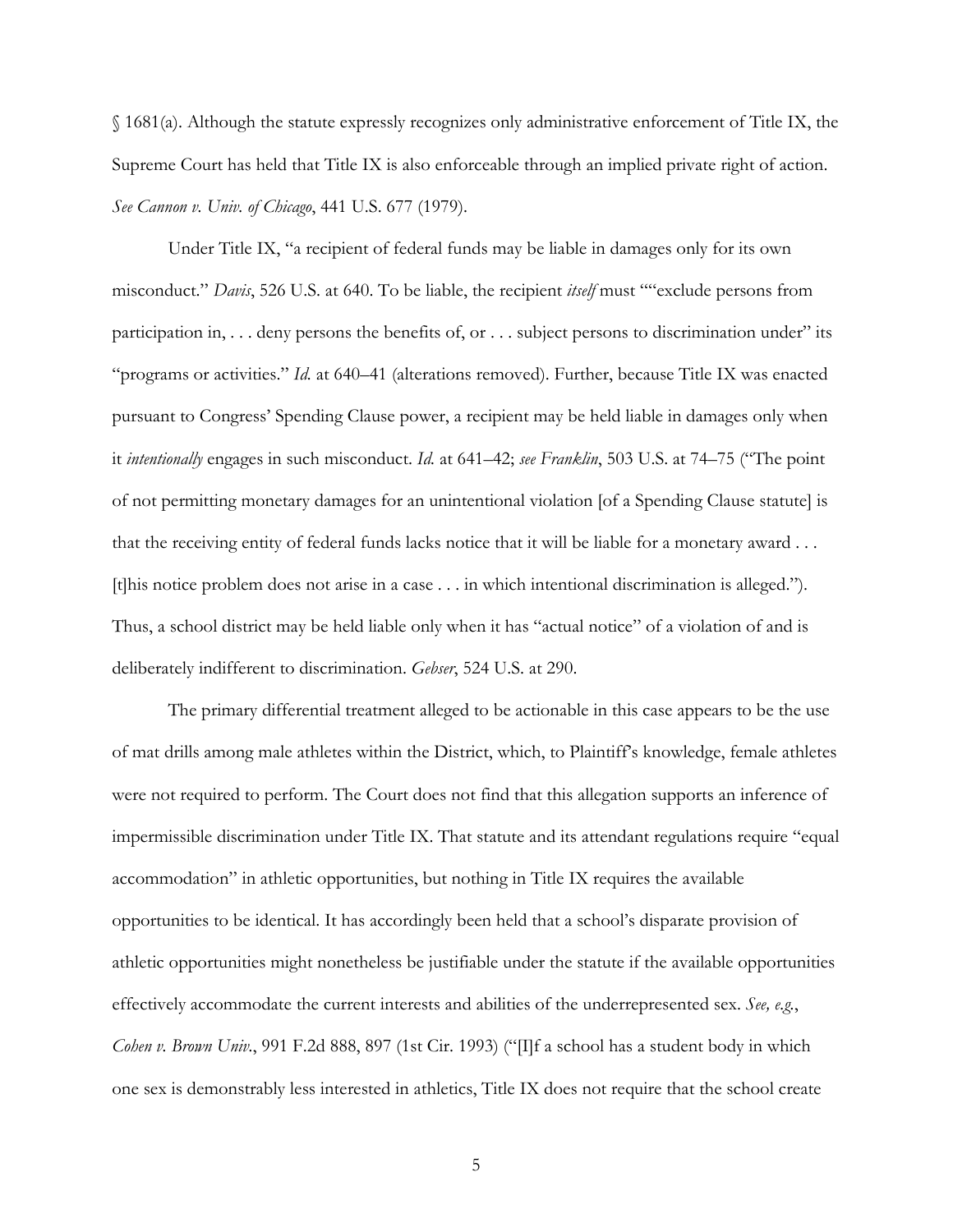teams for, or rain money upon, otherwise disinterested students; rather, [Title IX] is satisfied if the underrepresented sex's discernible interests are fully and effectively accommodated."); *Pederson v. Louisiana State Univ.*, 213 F.3d 858, 878–79 (5th Cir. 2000) (affirming district court's finding that university's failure to create a women's fast-pitch softball team violated Title IX in light of evidence of sufficient interest and ability among female students).

 Plaintiff might respond that the mandate of equal opportunity is separate from the requirement of equal treatment, on which she bases her complaint. *See* 30 C.F.R. § 106.41(a) & (c). However, if schools may lawfully provide different athletic opportunities to each sex, so long as it adequately accommodates their interests and abilities, it logically follows that they may permissibly implement an exercise program that is appropriate for the relevant sport. For example, a school that lawfully provides only a men's football team because of a demonstrated disinterest among female students does not engage in impermissible gender discrimination by requiring only the male team members to practice throwing a football. A contrary holding—imposing liability on differences in particular exercises—would have the absurd result of allowing schools to provide different athletic offerings while forbidding appropriate exercises unless both sexes are required to engage in them.

 Under this understanding, Plaintiff's allegation that L.W. was required to engage in exercises that female students were not simply does not suffice to state a plausible claim of actionable discrimination under Title IX. As explained, the school might permissibly do so and, without more, the allegation is equally consistent with lawful conduct and fails to support a plausible cause of action. *See Iqbal*, 556 U.S. at 378 ("Where a complaint pleads facts that are merely consistent with a defendant's liability, it stops short of the line between possibility and plausibility of entitlement to relief.") (internal quotations omitted).

Though not entirely clear, Plaintiff may also be claiming that the school's alleged indifference to the injuries of male players constitutes a second basis for her Title IX claim. Beyond a conclusory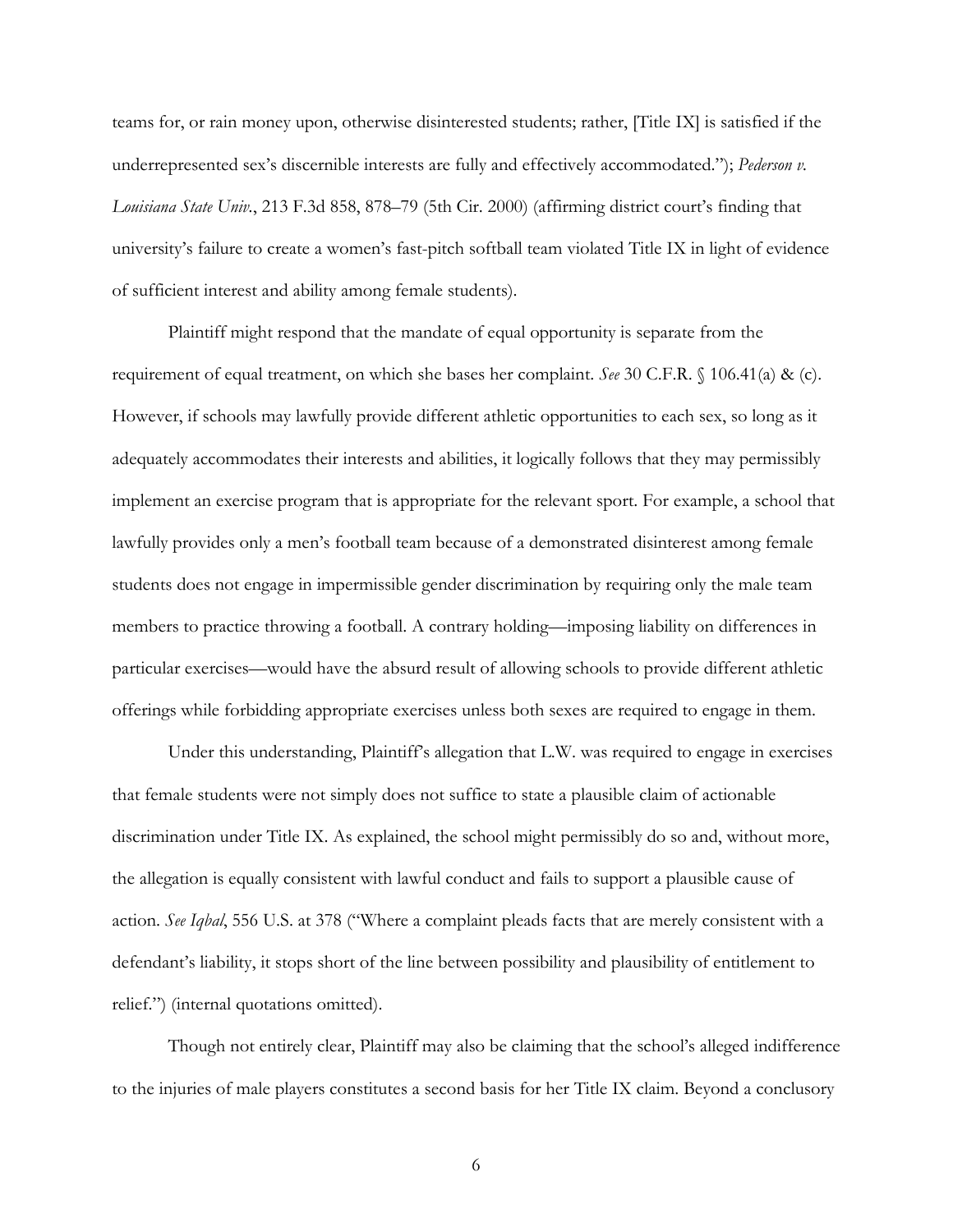assertion of indifference, the complaint offers few factual allegations to support this claim. Plaintiff's complaint identifies three male students who sustained injuries, but it contains no allegations to suggest that the District's response to the injuries of female students differs in any respect. (2d Am. Compl., Dkt. 11, ¶¶ 37–39, 45). Indeed, Plaintiff alleges only that female students have never been injured during a gym class in the same manner as L.W. (*Id.* ¶ 44). The Court cannot infer from these facts that the District is intentionally providing inadequate care to injured male students on the basis of their sex. Accordingly, the allegations fail to support a claim of gender discrimination under Title IX. The claim must therefore be dismissed.

## **2. 42 U.S.C. § 1983**

"To state a claim under  $\S$  1983, a plaintiff must (1) allege a violation of a right secured by the Constitution or laws of the United States and (2) demonstrate that the alleged deprivation was committed by a person acting under color of state law." *Moore v. Willis Indep. Sch. Dist.*, 233 F.3d 871, 874 (5th Cir. 2000). Plaintiff asserts that the District has violated several of L.W.'s rights, including his Fourteenth Amendment rights to bodily integrity, education, and medical care, as well as his right to equal protection. The District asserts that many of these claimed rights have never been recognized in factually similar circumstances and that Plaintiff has failed to allege facts sufficient to support any intentional denial of equal protection. The District further argues that the facts do not plausibly suggest that it is responsible for any demonstrated violations. The Court examines each claim.

#### **A. Equal Protection**

 Plaintiff asserts in her complaint that L.W., as a class of one, was treated in a discriminatory manner as compared to other similarly situated students. (2d Am. Compl., Dkt. 11, ¶ 123). However, Plaintiff offers no factual allegations suggesting that L.W. was personally singled out for differential treatment. *See Wood v. Collier*, 836 F.3d 534, 541 (5th Cir. 2016) ("Typically, a class of one involves a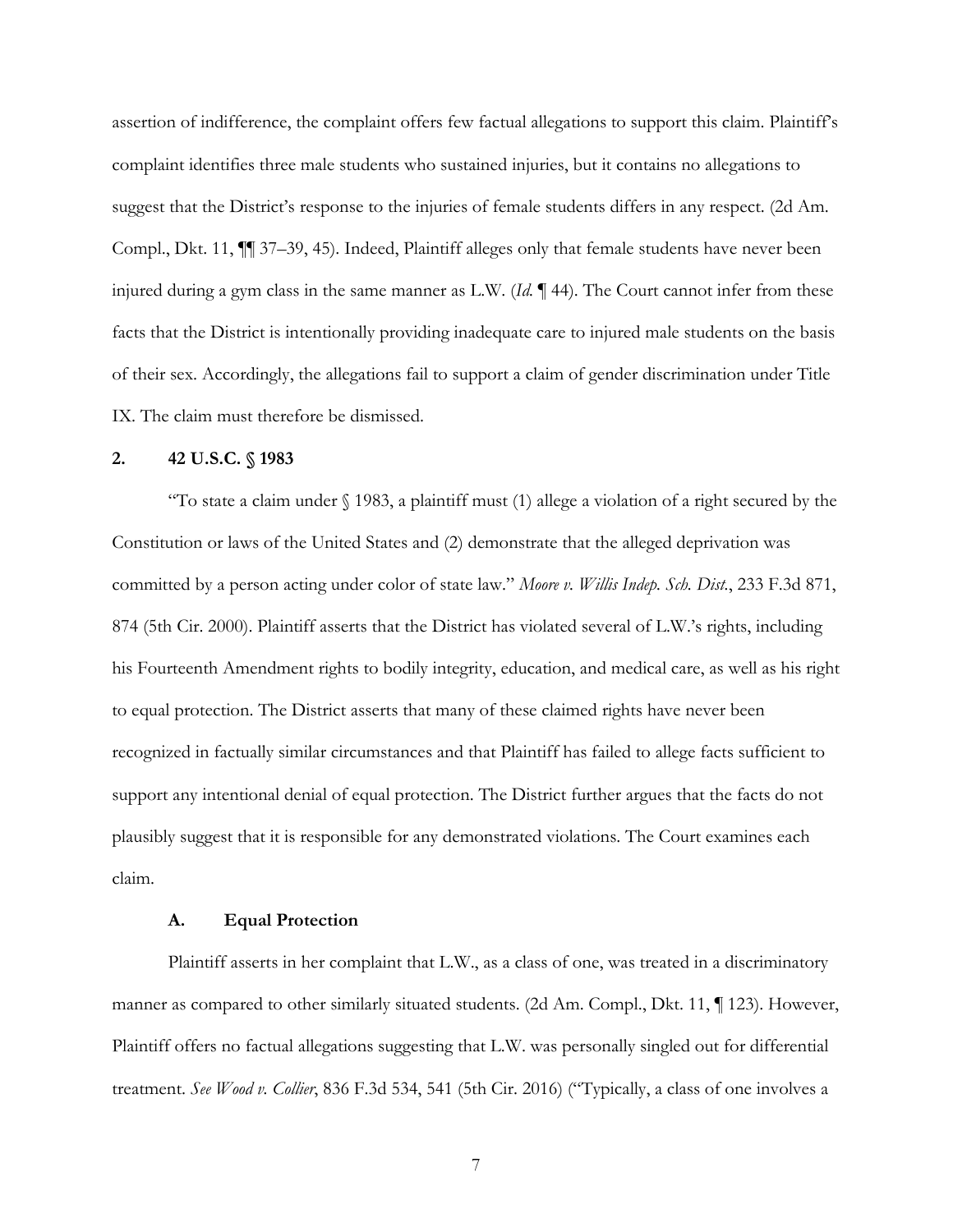discrete group of people, who do not themselves qualify as a suspect class, alleging the government has singled them out for differential treatment absent a rational reason."). On the contrary, the complaint alleges that others were required to engage in mat drills and that at least one other student suffered a concussion that was not appropriately addressed.

 To the extent Plaintiff intends to complain of unequal treatment on the basis of gender, Plaintiff offers no facts to plausibly show that the District treated boys differently for a discriminatory purpose, as explained above in reference to Plaintiff's Title IX claim. *See Integrity Collision Ctr. v. City of Fulshear*, 837 F.3d 581, 588 (5th Cir. 2016) ("[Plaintiffs] must show that the [government] treated similarly situated individuals differently for a discriminatory purpose. Discriminatory intent requires that the [government's] decision be made at least in part because of its discriminatory effect on [Plaintiffs] rather than mere knowledge that adverse consequences will result.") (internal quotations, alterations, and citations omitted).

Lacking allegations that L.W. was singled out for discriminatory treatment, or that male students were treated differently for a discriminatory purpose, Plaintiff has failed to state a valid equal protection claim under either a class-of-one or gender-based theory.

# **B. Bodily Integrity**

Plaintiff claims that L.W.'s right to bodily integrity was violated when he was injured during the mat drills. Plaintiff is correct that students have a right to bodily integrity that may be violated by school employees. *See, e.g.*, *Doe v. Taylor Indep. Sch. Dist.*, 15 F.3d 443 (5th Cir. 1994) (finding student's right to bodily integrity violated through sexual molestation by teacher). On the other hand, the District is also correct that the circumstances in which a student's right to bodily integrity has been found to be violated differ greatly from those presented here.

 For example, in *Doe v. Taylor Independent School District*, the Fifth Circuit found that a teacher's repeated sexual molestation of a student violated her right to bodily integrity. 15 F.3d at 451. The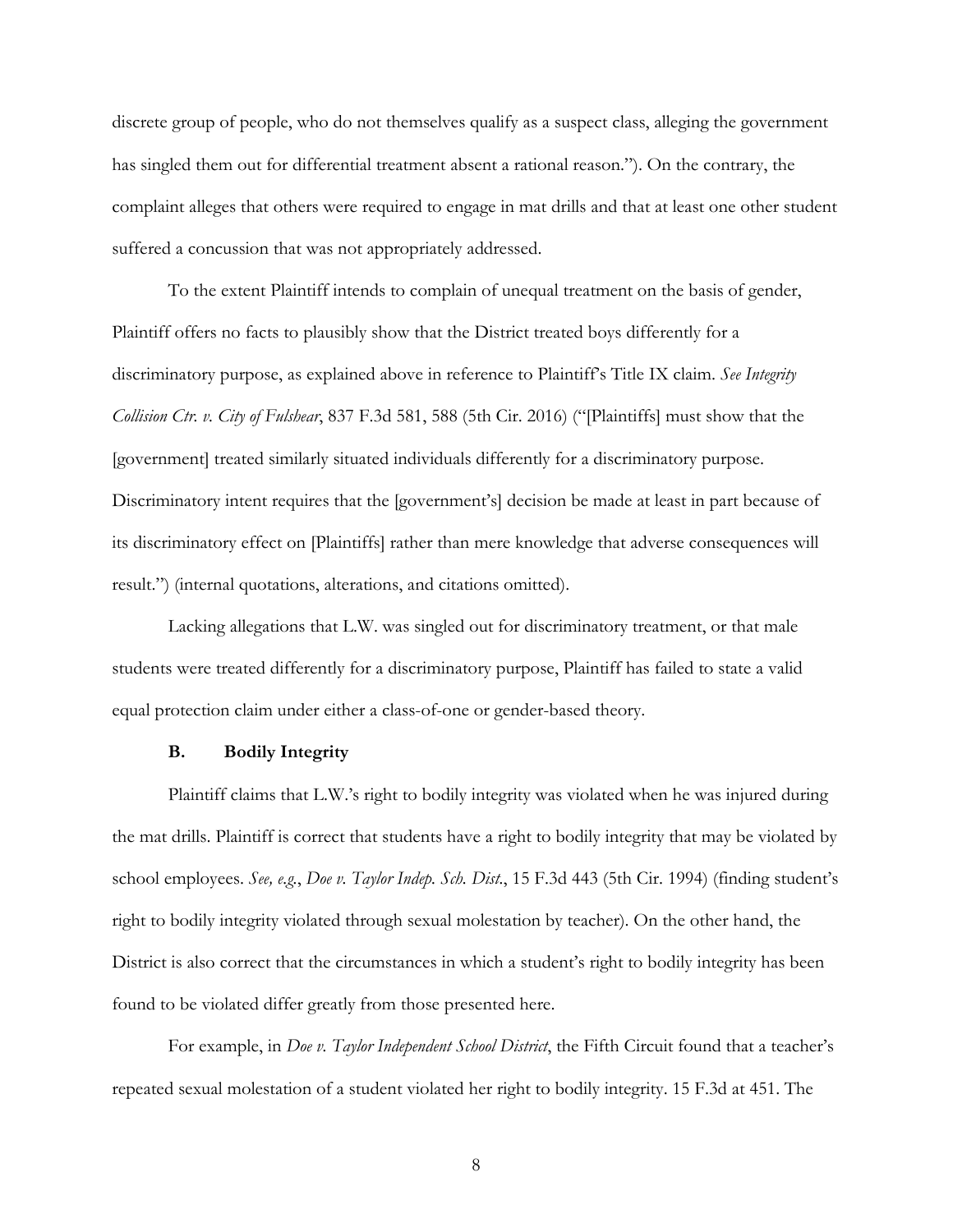court also recognized in *Moore v. Willis Independent School District* that the right could be violated by the imposition of corporal punishment, but only if it was arbitrary, capricious, or otherwise unrelated to a legitimate state goal and there was no adequate remedy at state law. 233 F.3d at 875. A teacher's tying a student to a chair for nearly two school days provided another circumstance the court found to violate a student's bodily integrity rights. *Jefferson v. Ysleta Indep. Sch. Dist.*, 817 F.2d 303 (5th Cir. 1987).

What these cases have in common, and what is lacking here, is the infliction of bodily harm on students by teachers. In this case, the harm was caused by another student who had speared L.W. in the chest. "[A]s a general rule, there is no constitutional duty that requires state officials to protect persons from private harms." *Kovacic v. Villareal*, 628 F.3d 209, 213 (5th Cir. 2010). An exception exists, however, when there is a special relationship between the individual and the state, such as when the state, "through the affirmative exercise of its powers, acts to restrain an individual's freedom to act on his own behalf" such as through incarceration. *Id.* (quoting *McClendon v. City of Columbia*, 305 F.3d 314, 324 (5th Cir. 2002). As Plaintiff recognizes, the Fifth Circuit has held that such a relationship does not exist between public schools and their students. *Doe ex rel. Magee v. Covington Cty. Sch. Dist. ex rel. Keys*, 675 F.3d 849, 856–58 (5th Cir. 2012).

Plaintiff attempts to escape application of the special-relationship doctrine by pointing to out-of-circuit precedent suggesting that the official's facilitation or encouragement of a third party's acts is enough to support liability under § 1983. Plaintiff's own authority makes clear, however, that the state officer must have played a "principal role" in the violation such that the violation would not have occurred without his or her participation. *See, e.g.*, *Harvey v. Plains Twp. Police Dep't*, 635 F.3d 606, 610 (3d Cir. 2011). Plaintiff's complaint contains no allegations that the coach in this case affirmatively encouraged L.W.'s opponent to spear him with such force as to severely injure L.W. or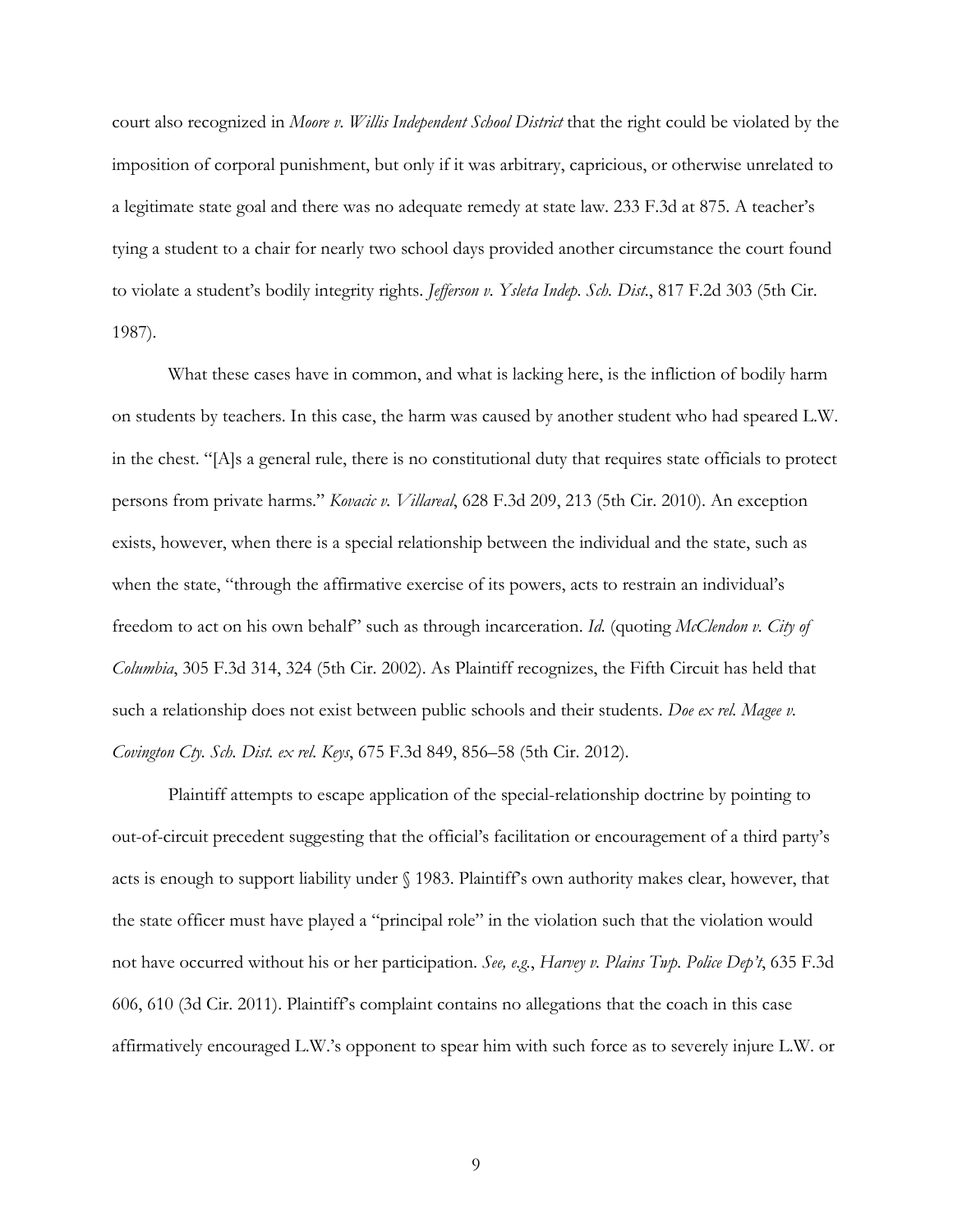otherwise facilitated the student's act such that the coach could be said to have played a "principal role" in bringing about L.W.'s injury. *See id.*

At most, Plaintiff alleges that the coach created the dangerous conditions that made L.W. vulnerable to injury. This implicates the state-created-danger theory, which has not been adopted by the Fifth Circuit. Under this theory, the state may be liable for an injury caused by a private person if the state actor used his or her authority to create a dangerous environment for the plaintiff and acted with deliberate indifference to the plaintiff's plight. *Magee*, 675 F.3d at 865. To establish deliberate indifference, the plaintiff must show that the environment created by the state defendants was dangerous, that the defendants knew it was dangerous, and that they used their authority to create an opportunity that would not have otherwise existed for the injury to occur. *Id.* Additionally, the theory is inapplicable without a known victim. *Id.* 

While many of the elements appear to be satisfied by the facts of this case, the parties are in agreement that the theory is inapplicable.<sup>[2](#page-9-0)</sup> Specifically, the District contends that there was no known victim in this case, precluding liability under the theory. While the coach was undoubtedly aware of the individuals allegedly placed in danger during the mat drills, only the District is a defendant here. Since there is no allegation that the District possessed knowledge of any particular victim that may be placed in harm's way by its employee's conduct, the Court agrees with the District that the theory is inapplicable to this case as it is presented.

 A second point of distinction between this case and those finding violations of a right to bodily integrity is the lack of any intentional violation of that right. Here, Plaintiff alleges only that the coach's actions were "objectively unreasonable," or, in other words, that the coach was negligent

<span id="page-9-0"></span><sup>&</sup>lt;sup>2</sup> In a previous order, the Court directed the parties to "discuss whether the facts alleged might satisfy the elements of the state-created danger theory." (Order, Dkt. 10, at 2). Though intended as a request for the issue to be discussed in subsequent briefing, the parties interpreted the ambiguous language as an order to confer. The District reports that, following their conference, both parties are of the view that the state-created-danger theory is inapplicable to this case.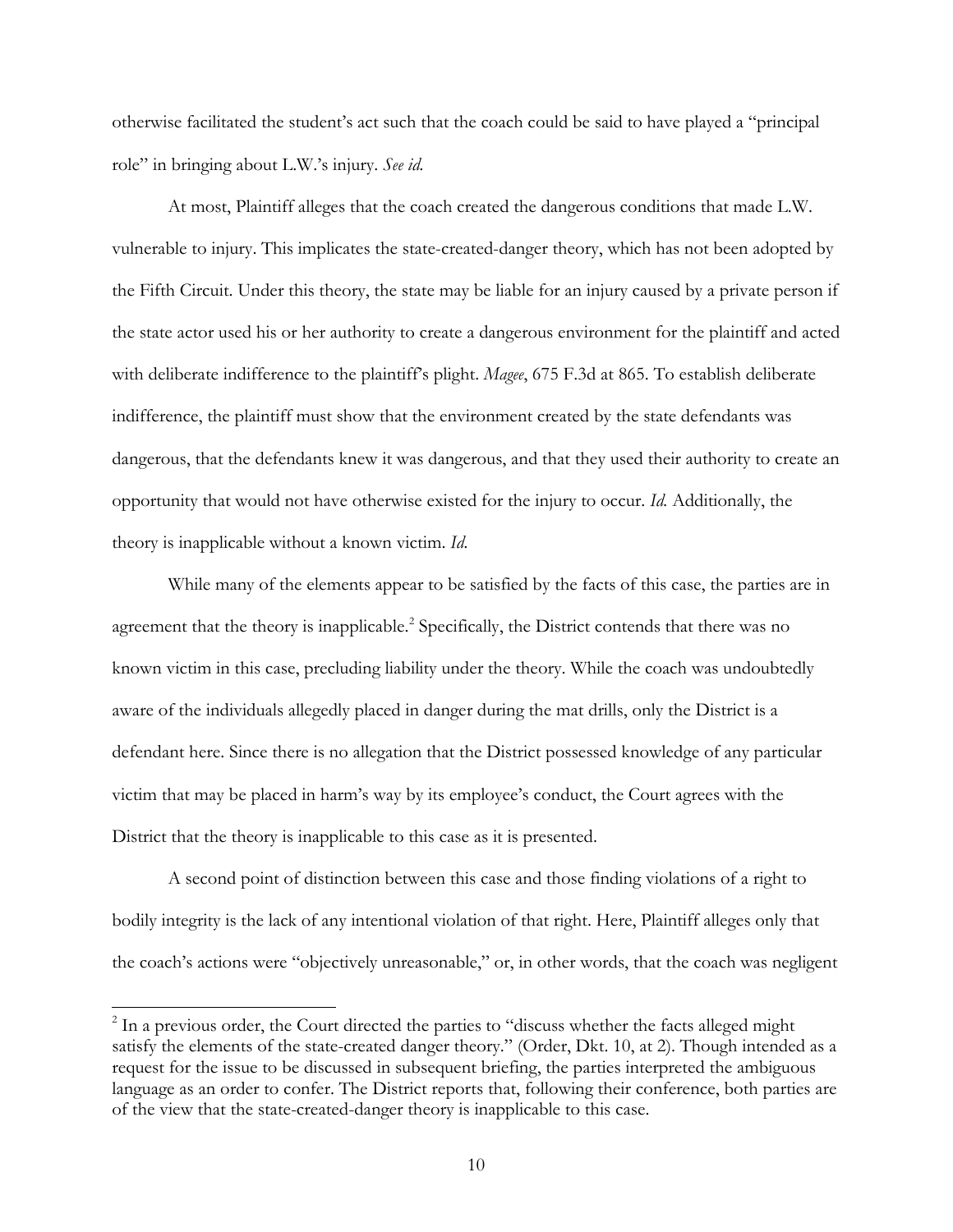in requiring mat drills and failing to adequately assess L.W. for injury. However, negligent deprivations of constitutional rights do not create liability under § 1983. *Daniels v. Williams*, 474 U.S. 327, 330–31 (1986).

Having found that Plaintiff's bodily integrity claim insufficiently alleges state action and, in any case, alleges non-actionable negligence, the Court concludes that Plaintiff has failed to allege a constitutional deprivation on this basis.

### **C. Medical Care**

The District challenges Plaintiff's assertion that it violated L.W.'s right to receive medical care on the basis that such a right has not been recognized in the context of public schools. Plaintiff does not respond to the District's argument and thus does not appear to oppose dismissal of this claim. (*See generally* Pl.'s Resp., Dkt. 18). The Court notes that the Fifth Circuit has suggested that the state's responsibility for medical care is premised on the existence of a special relationship that is lacking between public schools and their students. *See Magee*, 675 F.3d at 859.

Additionally, the Court likewise views Plaintiff's allegations that school employees failed to take "reasonable steps" to address L.W.'s injury, (2d Am. Compl, Dkt. 11, ¶106), as stating a claim in negligence that is not actionable under § 1983. *See Daniels*, 474 U.S. at 330–31; *Myers v. Troup Indep. Sch. Dist.*, 895 F. Supp. 127, 130 (E.D. Tex. 1995) (dismissing § 1983 claim of football player who was sent back into game after having been knocked unconscious and suffering concussion because claim concerned only negligent acts of coach).

This claim, like the prior one, must be dismissed.

# **D. Education**

The District also challenges the alleged violation of L.W.'s right to an education. While the District concedes that L.W. has a constitutionally protected property interest in his education, it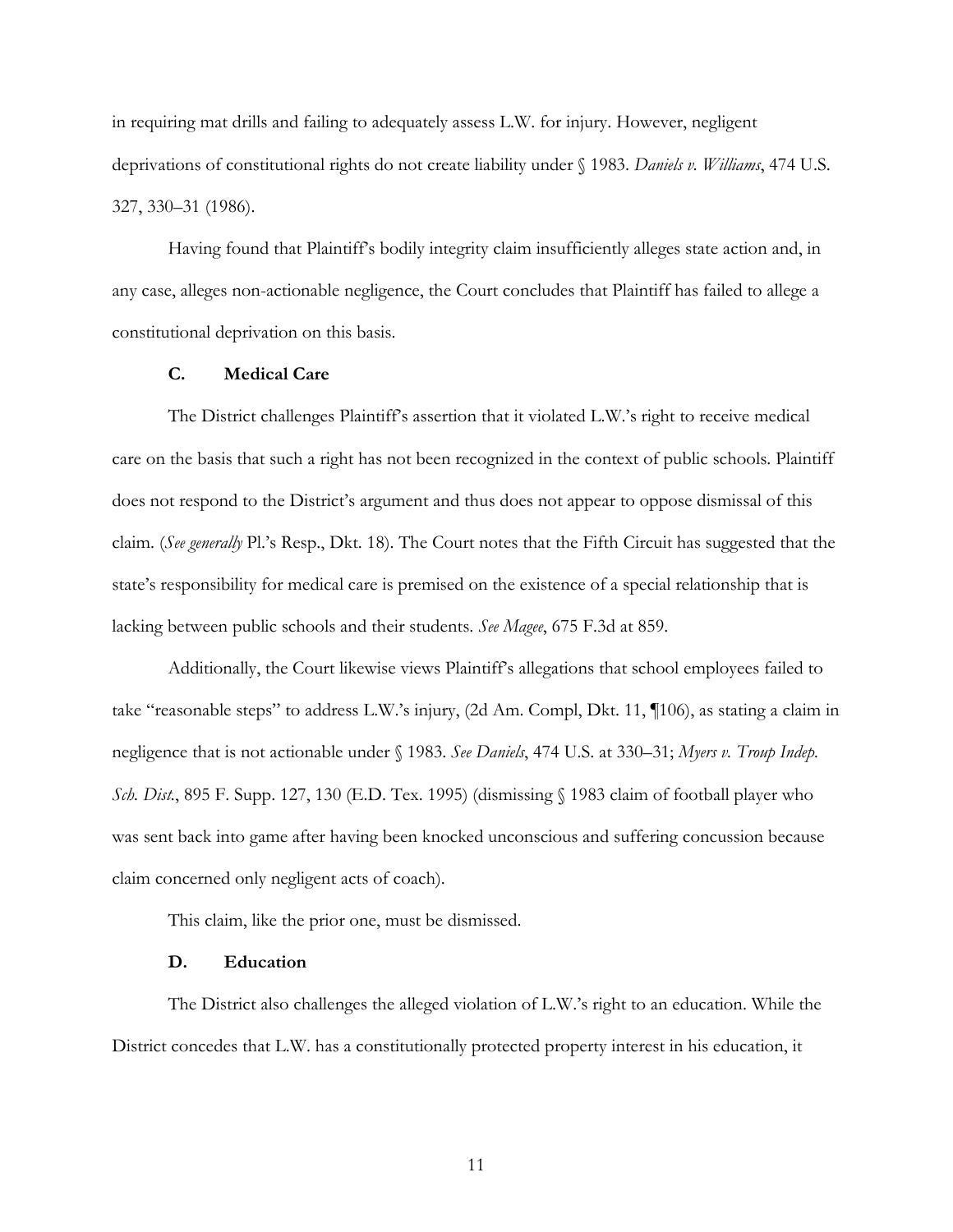contends that this interest is not infringed unless an individual is deprived of the entire educational process. Plaintiff does not respond to these arguments.

The Court hesitates to endorse the District's argument that a plaintiff's constitutional interest in his education is implicated only when he is deprived of the "total educational process." While the Supreme Court has held that "total exclusion from the educational process" for ten days implicates a student's constitutional property interest, it did not hold that nothing less could raise constitutional concerns. *See Goss v. Lopez*, 419 U.S. 565, 576 (1975). One district court opinion relied on this language from *Goss* to find that a "total" deprivation was the appropriate standard and was summarily affirmed by the Fifth Circuit in a per curiam, non-precedential decision. *Jeffrey v. Bd. of Trustees of Bells Indep. Sch. Dist.*, 261 F. Supp. 2d 719, 724–28 (E.D. Tex. 2003), *aff'd*, 96 F. app'x 248 (5th Cir. 2004). That authority is, of course, not binding.

 That said, the District's second point—that Plaintiff has not adequately identified the educational opportunities unconstitutionally denied to L.W.—is well taken. The thrust of Plaintiff's complaint is that L.W.'s concussion left him with cognitive disabilities that have made it more difficult for him to learn, and that the District has not offered sufficient counseling, tutoring, or therapy. (*See* 2d Am. Compl., Dkt. 11, ¶114). However, the Fifth Circuit has held that "no protected property interest is implicated in a school's denial to offer a student a particular curriculum." *Nevares v. San Marcos Consol. Indep. Sch. Dist.*, 111 F.3d 25, 27 (5th Cir. 1997). The court recognized that state law could confer a property interest in a particular type of educational program, such as special education, but held that there was no cause of action without such basis. *Id.* Plaintiff here has not identified any basis in state law conferring a property interest in the services identified in her complaint. Accordingly, she has not properly stated a claim for the denial of L.W.'s right to an education. *See id.*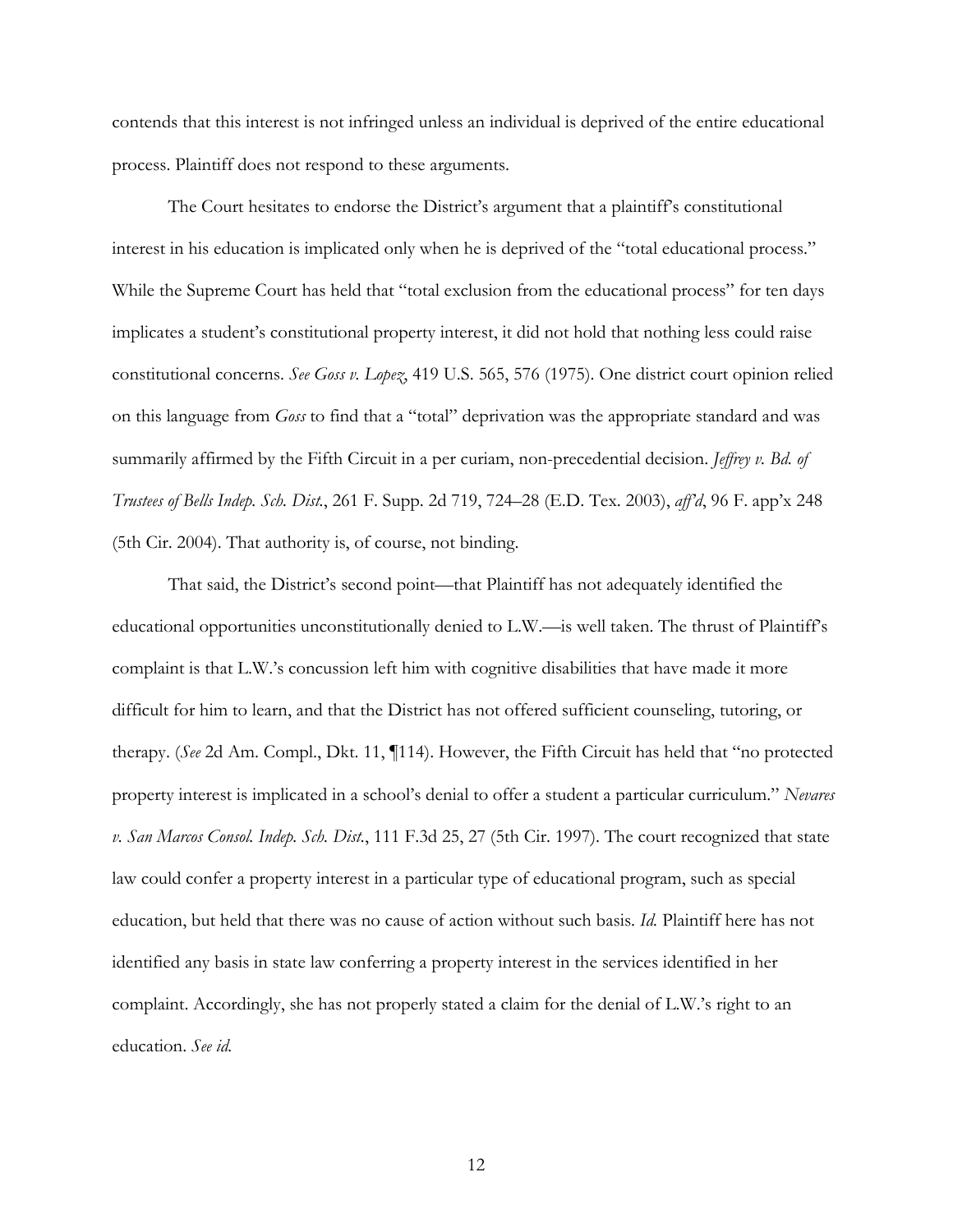### **E. District Liability**

Because Plaintiff has named only the District as a defendant, she must show that the District is directly responsible for the constitutional violations alleged. *See Sanders-Burns v. City of Plano*, 594 F.3d 366, 380 (5th Cir. 2010) ("Liability under the doctrine of *respondeat superior* is not cognizable in § 1983 actions."). To do so, she must show, "in addition to a constitutional violation, that an official policy promulgated by the [District's] policymaker was the moving force behind, or actual cause of, the constitutional injury," and that the policy was adopted "with deliberate indifference to the known or obvious fact that such constitutional violations would result." *James v. Harris Cty.*, 577 F.3d 612, 617 (5th Cir. 2009) (quoting *Johnson v. Deep East Tex. Reg'l Narcotics Trafficking Task Force*, 379 F.3d 293, 309 (5th Cir. 2004)).

 Plaintiff has alleged insufficient facts to establish a policy that would support the district's liability. The only official policy identified was the District's adoption of an Athletic Concussion Plan. (2d Am. Compl., Dkt. 11, ¶ 28). Even in the absence of a formally approved policy, the District might be held liable for the persistent and widespread misconduct of its employees that is so well established as to become a custom. *Bennett v. City of Slidell*, 728 F.2d 762, 767–78 (5th Cir. 1984). However, Plaintiff has alleged only isolated incidents of injuries and fewer instances of concussions. Without more, Plaintiff's facts fail to plausibly allege a custom for which the District might be liable. *See Piotrowski v. City of Houston*, 237 F.3d 567, 581 (5th Cir. 2001) ("Isolated violations are not the persistent, often repeated, constant violations, that constitute custom and policy as required for municipal section 1983 liability.") (quoting *Bennett*, 728 F.2d at 768 n.3)).

 Plaintiff asserts that her allegations support liability under a failure-to-train theory. To prevail on a failure-to-train claim, a plaintiff must establish that: (1) the defendant's training policy procedures were inadequate, (2) the defendant was deliberately indifferent in adopting its training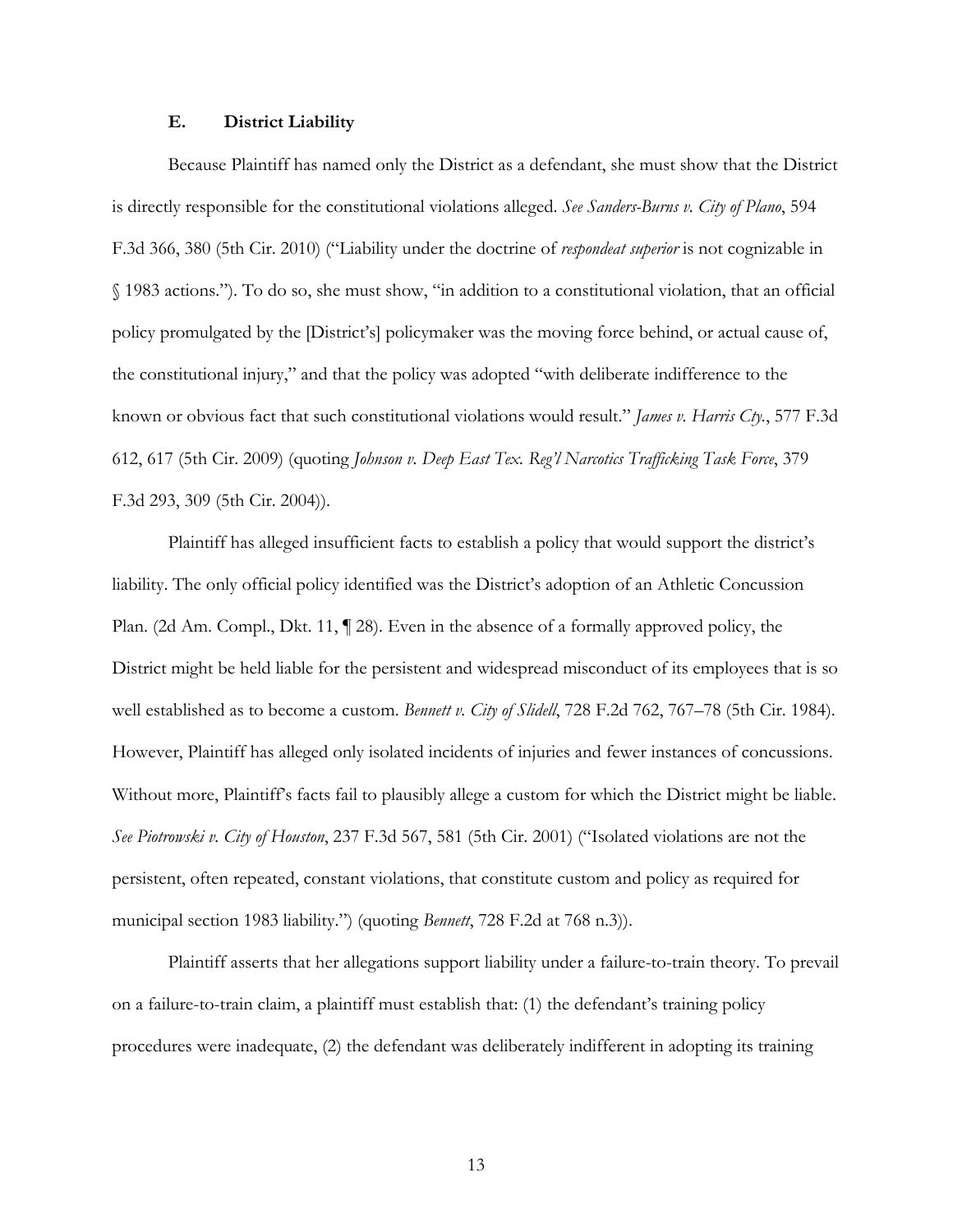policy, and (3) the inadequate training policy directly caused the constitutional violation. *Sanders-Burns*, 594 F.3d at 381.

Plaintiff alleges in her complaint that the coaches who were present at the time of L.W.'s injury never received appropriate training to respond to concussive injuries. (2d Am. Compl., Dkt. 11, ¶ 70). Even so, she does not allege sufficient facts to demonstrate that the training program, or lack thereof, had been adopted or retained with deliberate indifference. "'[D]eliberate indifference' is a stringent standard of fault, requiring proof that a municipal actor disregarded a known or obvious consequence of his action." *Connick v. Thompson*, 563 U.S. 51, 61 (2011). "A pattern of similar constitutional violations by untrained employees is 'ordinarily necessary' to demonstrate deliberate indifference for purposes of failure to train." *Id.* "Without notice that a course of training is deficient in a particular respect, decisionmakers can hardly be said to have deliberately chosen a training program that will cause violations of constitutional rights." *Id.* Other than L.W.'s own injury, Plaintiff identifies only one other student who did not receive proper care after head injuries in 2014 and 2015. (2d Am. Compl., Dkt. 11, ¶¶ 37–39). Plaintiff identifies two further injuries that occurred in 2013 and 2014, but they did not involve concussions and no alleged facts suggest these injuries were improperly handled. (*See id.* ¶ 45). Plaintiff is entitled to all reasonable inferences, but it is not reasonable to infer that the failure to treat the concussions of two students over a two-year span creates a pattern of constitutional violations that would put the District's policymakers on notice that its training was insufficient.

Plaintiff's theories of municipal liability therefore have insufficient support in her complaint. Even if she had properly alleged constitutional violations, the failure to articulate a basis for municipal liability would provide an independent basis for dismissing her § 1983 claims against the District.